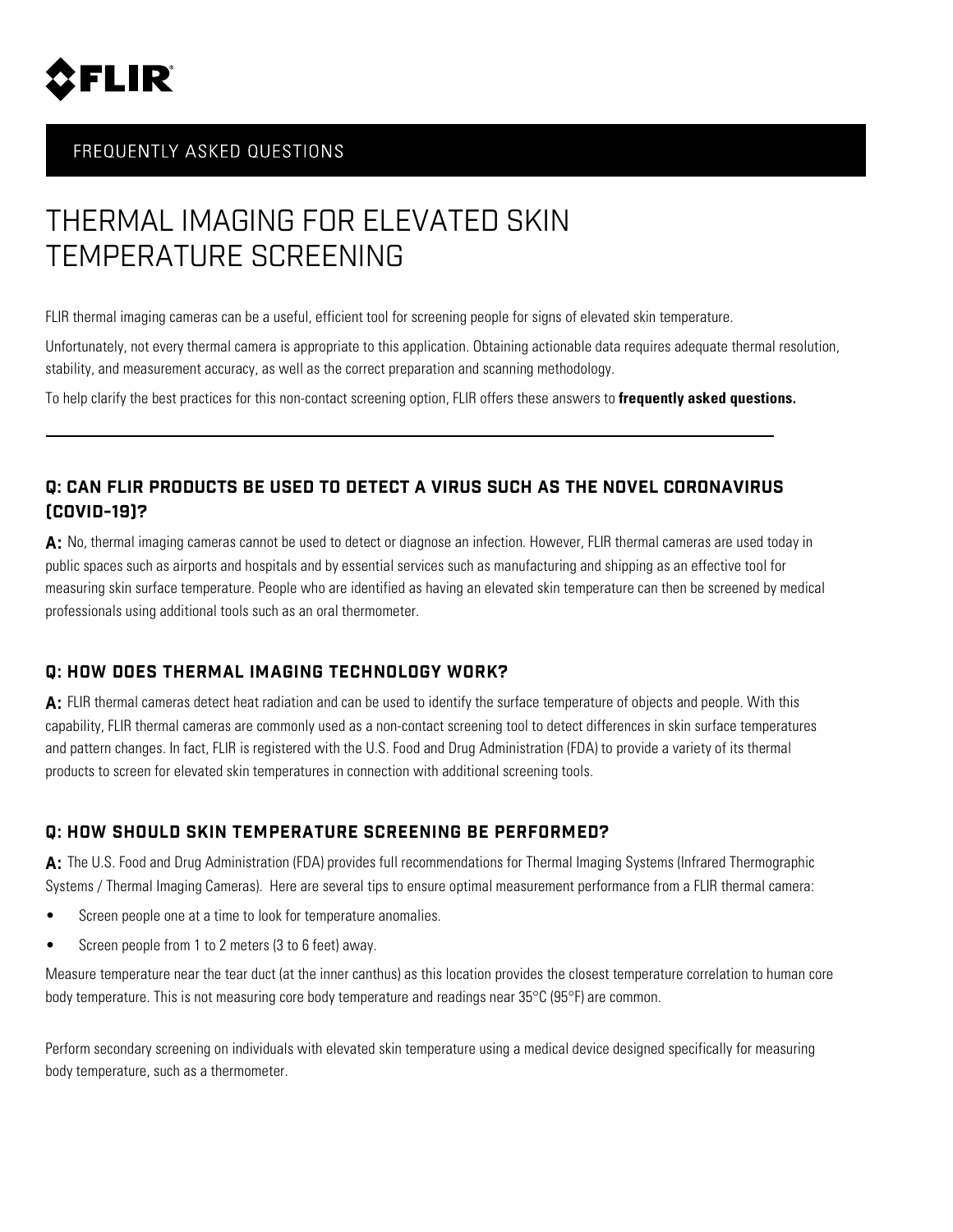## **Q: HOW CLOSE DO YOU NEED TO BE TO DETECT SOMEONE WITH AN ELEVATED TEMPERATURE?**

A: In order to obtain a good temperature reading, it is recommended that the intended target be as close to the camera as possible (with respect to the camera's minimum focus distance). The location of the camera may require a different lens. For instance, if the operator wanted to place the camera at a significant distance, FLIR may recommend a telephoto lens. Therefore, distance to the target is an important consideration, as is focus.

It is important that the application be set up so that all intended targets are in focus during the screening process, thereby creating a good image. In addition to focus, a good image is dependent on several additional functions and settings, with certain functions and settings affecting the image more than others. Functions and settings that the operator needs to set and/or adjust include the following:

- Adjust the infrared camera focus
- Adjust the infrared image (automatically or manually)
- Select a suitable temperature range
- Select a suitable color palette
- Change the measurement parameters
- Perform a non-uniformity correction (NUC)

For the FLIR non-contact thermometer (see section below regarding non-contact thermometers), the optimal measurement distance of 5 cm to 15 cm (1.9 in to 5.9 in)

#### **Q: WHAT PRODUCTS DOES FLIR SELL FOR ELEVATED SKIN TEMPERATURE SCREENING?**

**A:** The following FLIR thermal cameras and non-contact thermometers below are registered by the US Food and Drug Administration to detect differences in skin surface temperatures:

#### **Handheld Thermal Cameras**

FLIR E53, E95, E85, E75, T530, T540, T620, T640, T840, T860, T1020, T1040

#### **Fixed-Mount Thermal Cameras**

FLIR A320 Tempscreen, A300, A310, A315, A325, A615, A655, and A400/A700 (Advanced Smart Sensor configuration)

#### **IR-Thermometer**

Extech IR200

#### **Q: WHAT IS FLIR SCREEN-EST™ MODE?**

A: Certain FLIR thermal imaging cameras include Screen-EST<sup>™</sup> screening mode as a simplified method for measuring elevated skin temperature. This mode can sound or display an alarm when the camera detects an object or person with an elevated temperature compared against a sampled average temperature value. If the screening mode detects an individual with elevated skin temperature, they can then be evaluated using a medical device such as a thermometer. In this way, FLIR Screen-EST provides a faster, safer method of screening people in high-traffic areas. Screening mode is not an absolute temperature measurement and does not require a reference black body or any additional equipment. Screen-EST screening mode does not require capturing, saving, or transmitting any personally identifiable information (PII).

Screening data has shown that skin temperature can vary by as much as several degrees throughout the day depending on environmental and other factors. That's why FLIR Screen-EST mode uses temperatures from ten human subjects to determine an average that can be updated periodically throughout the screening operation. This can reduce the impact of changing skin temperature from person to person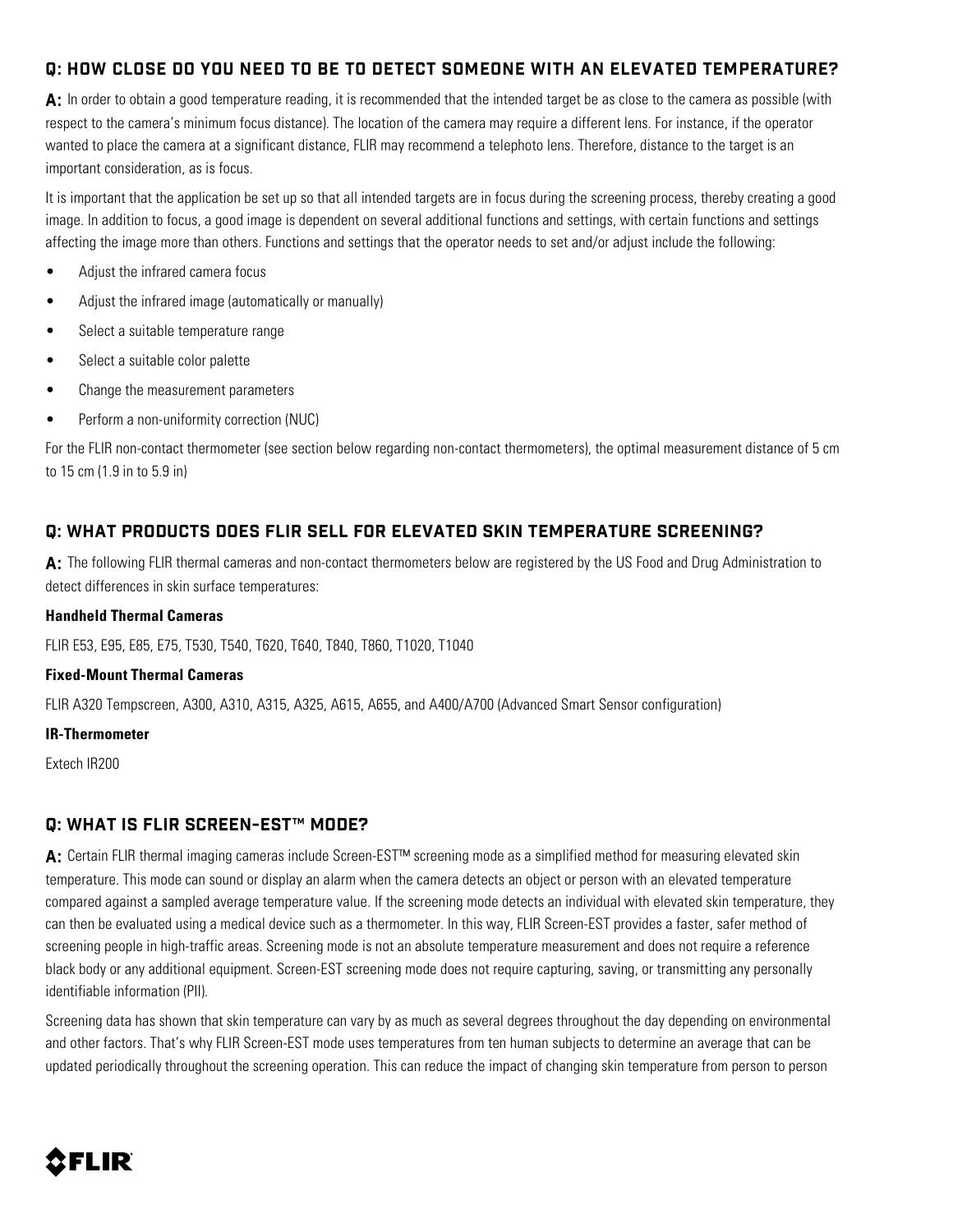and environment to environment, maximizing elevated skin temperature screening accuracy. As screening mode is not an absolute temperature measurement, it does not require a reference black body or any additional equipment.

FLIR cameras that offer screening mode are highly stable at room temperature, which makes them well suited for this application. Cameras that offer FLIR Screen-EST mode include: FLIR E53, E95, E85, E75, T530, T540, T620, T640, T840, T860, T1020, T1040, A320 Tempscreen.

#### **Q: HOW DOES FLIR SCREEN-EST™ MODE WORK?**

**A:** Screening mode has been available for many years and this description includes the updates and interface for V6.14.66 and later.



Activating the screening mode will turn on a measurement box and screening data on the camera's screen that includes:

- Sampled Average Temperature
- Alarm Temperature
- Measured Temperature

Screening mode automatically prompts the operator to input (press "P" button) the skin temperature from ten people at the testing location to set the Sampled Average Temperature to begin screening. The operator then sets an Alarm Temperature by selecting the appropriate number of degrees above the average. Typically, users choose to set the Alarm Temperature between  $1^{\circ}$ C to  $2^{\circ}$ C (1.8°F to 3.6°F) greater than the Sampled Average Temperature. Each person is then screened individually, and their Measured Temperature is compared against the Alarm Temperature.

Throughout the screening period, screening mode will automatically prompt the operator to input (press "P" button) additional subjects for the sampled average. Doing this helps the screening mode account for many potential variations throughout the day, including fluctuations in the average person's temperature due to natural environmental changes, like afternoon heat on a sunny day. In fact, Screen-EST mode reduces the need for absolute accuracy and even self-calibrates to remove potential errors in absolute accuracy from camera to camera.

### **Q: HOW ACCURATE ARE THE THERMAL CAMERAS?**

**A:** FLIR thermal cameras "see" or detect the temperature differences with temperature measurements between -20°C and 2,000°C (-4°F to 3,632°F). The standard FLIR product accuracy specification of ±2°C or 2% of the temperature reading at 30°C (86°F) ambient environment applies to all temperature ranges it measures and for the multiple applications for which it can be used.

FLIR thermal camera with screening mode can achieve accuracies of ±0.3°C (0.5°F) at the recommended ambient temperate of 30°C to 45°C (86°F to 113°F).

# 8 FLIR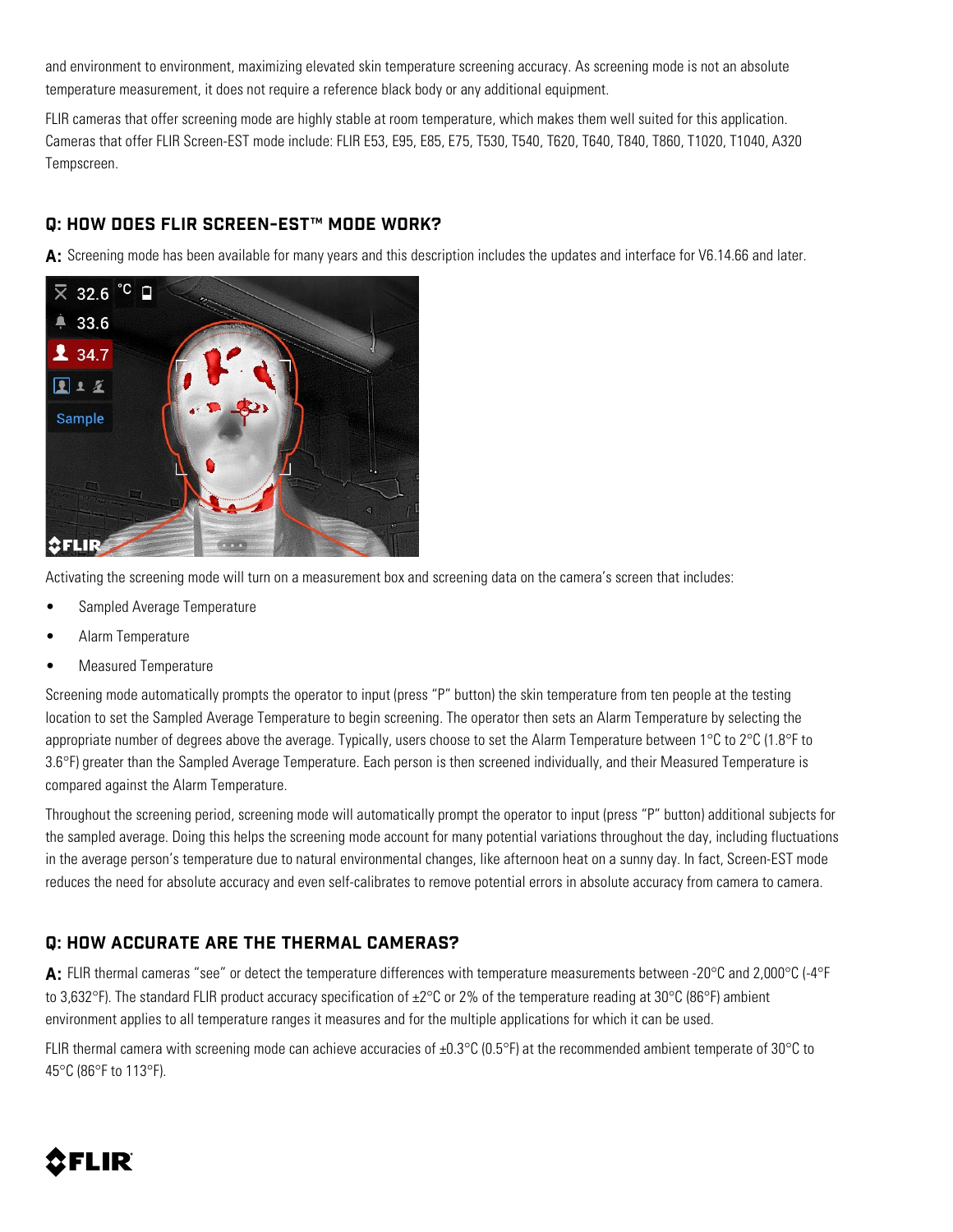It's important to note there are many factors that can affect the accuracy of thermal cameras, such as focus, distance, the emissivity\* of the target, the ambient environment, and the speed at which the temperatures are acquired.

\*A target's emissivity is its ability to emit thermal radiation. For example, ceramic mugs, clothing, and even human skin have high emissivity, while polished metals have low emissivity.

#### **Q: HOW ACCURATE ARE FLIR THERMAL CAMERAS IN SCREEN-EST MODE?**

A: FLIR thermal cameras with screening mode can achieve accuracies of ±0.3°C. This meets the U.S. FDA Guidance for Industry and Food and Drug Administration Staff and ISO/TR 13154 specification. High accuracy can be achieved by using the camera in a stable ambient environment, only looking at humans, and updating the reference samples according to the population being screened.

#### **Q: DO I NEED TO USE A BLACK BODY FOR ELEVATED SKIN TEMPERATURE SCREENING?**

**A:** There are advantages and disadvantages to using a black body when screening for elevated skin temperatures. Including a black body in the camera's field of view can improve the system's performance in this application. You can use FLIR thermal cameras with black bodies as part of an elevated skin temperature system setup. In fact, many of our integrators and partners are doing just that, taking FLIR technology and developing their own software solution that uses a black body as the reference.

The new A4xx/A7xx Thermal Smart Sensor cameras support the use of a black body reference out of the box. To do so, simply turn on the black body reference in the camera control interface and place the cursor on the black body reference. The A4xx/A7xx Smart Cameras with elevated skin temperature configuration also have on camera screening mode, and in that configuration, do not require a black body.

FLIR Screen-EST mode does not require the use of a black body. The handheld versions of these products are all inclusive, minimizing points of failure and maximizing flexibility and mobility. Screening mode also helps account for many potential variations during screening throughout the day, including fluctuations in an individual's temperature due to natural environmental changes. Screening mode reduces variations in absolute accuracy throughout the day and even accounts for any potential variation in absolute accuracy from camera to camera.

In contrast, using a black body for elevated skin temperature screenings can create challenges. The first is the cost and complexity of including an additional piece of hardware in the solution. Black body integration into a system makes mounting, powering, and ultimately maintaining it more complex. Such an addition also introduces another potential point of failure into the overall solution.

Proper focus on the black body is essential to getting accurate measurements. For a black body to be effective, it must be mounted in the same plane as the person being screened. A black body that is significantly closer or farther than the person being screened will be out of focus and not function as an accurate reference source.

If ultimately the screening solution includes the use of a black body, FLIR recommends following these requirements, as set forth in ISO/TR 13154:2017:

- The camera of the screening thermograph should be positioned perpendicular, both horizontally and vertically, to the face of the individual being screened so that the inner corner of both eyes can be imaged simultaneously.
- The individual being screened and the external temperature reference source should be in the correct position and orientation relative to the camera for proper focal distance, depth of field and image capture. There should be a means of ensuring that the individual being screened is in this proper position, e.g. a stool, marks on the floor. Consideration should be given to individuals in wheelchairs.
- The backdrop behind the individual being screened and, when used, side screens should be thermally uniform, high emissivity (nonreflective in the IR spectrum) and light in color (visible spectrum).
- The operator should be positioned with a clear visual field of the individual being screened and the display of the screening thermograph. The operator may need to intervene to correct the individual's position. The operator should also be positioned in such a way as to divert individuals to the secondary screening area when required.
- Operators should be assessed as to their ability to discern the colors of the rainbow scale of the screening thermograph.

# **CFLIR**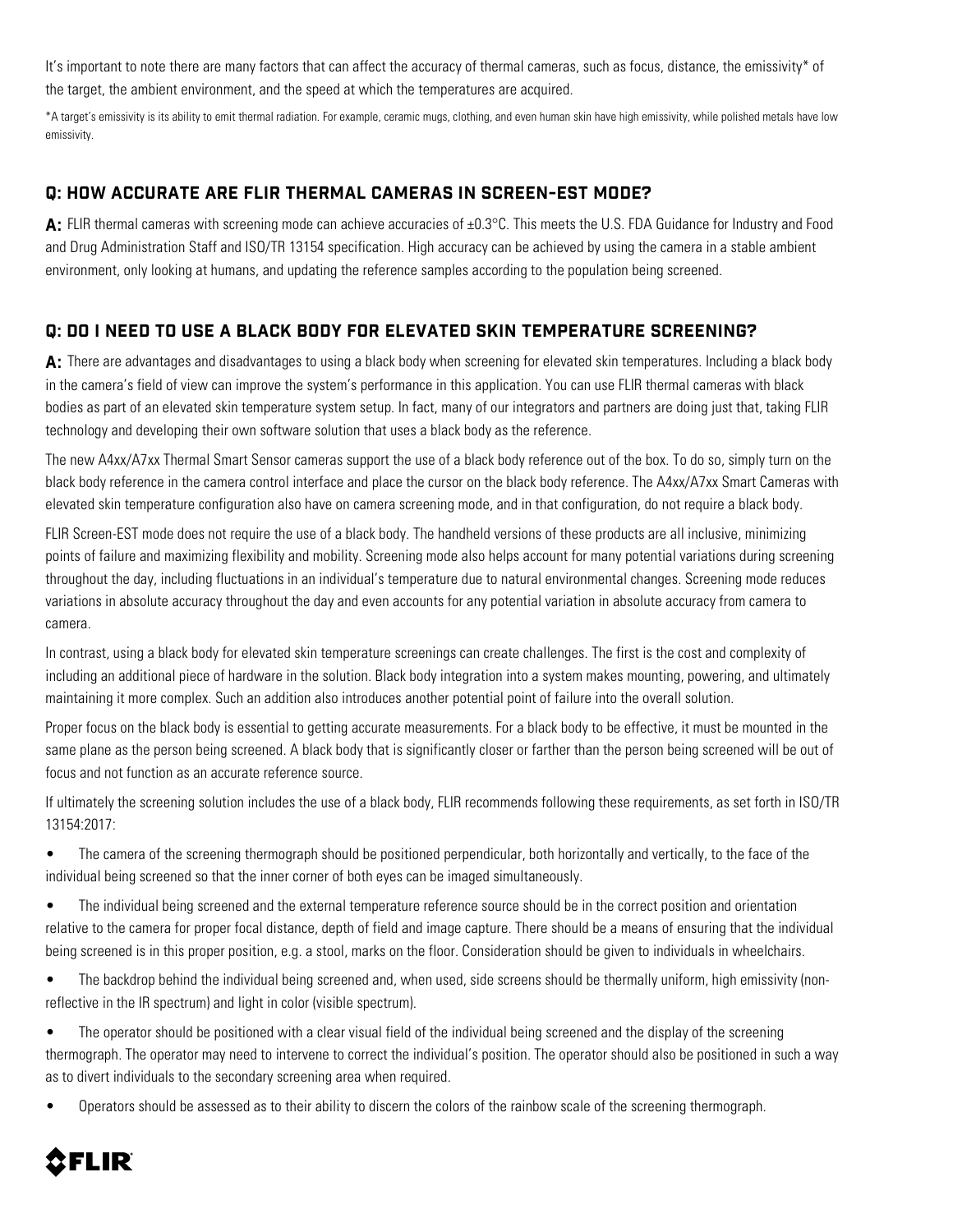## **Q: DO PEOPLE USING YOUR CAMERAS NEED TO BE CERTIFIED/TRAINED TO UNDERSTAND HOW TO INTERPRET THE IMAGES AND DATA?**

**A:** FLIR recommends that thermal camera operators obtain at a minimum Level 1 thermal imaging certification through certified thermography courses such as the Infrared Training Center. This is not a medical training or medical certification, but it provides a baseline understanding in thermography. The Infrared Training Center offers more advanced training.

## **Q: CAN YOU NAME SOME COMPANIES, ORGANIZATIONS, AND AIRPORTS THAT HAVE PURCHASED YOUR PRODUCTS?**

**A:** While we cannot name specific customers or comment on current sales, we can say that our thermal cameras are used by customers at ports of entries and high-traffic locations in several countries, including the US, China, Hong Kong, Taiwan, Singapore, South Korea, Thailand, Philippines, and Malaysia.

## **Q: HOW LONG HAS FLIR BEEN SELLING THERMAL CAMERAS AND NON-CONTACT THERMOMETERS FOR ELEVATED SKIN TEMPERATURE SCREENING?**

**A:** FLIR noted an increase in the use of thermal cameras for skin temperature screening during the SARS outbreak in 2003.

## **Q: HOW DO YOU USE NON-CONTACT THERMOMETERS FOR ELEVATED SKIN TEMPERATURE SCREENING?**

**A:** FLIR sells an IR non-contact handheld thermometer under our Extech brand, the IR200. Non-contact thermometers are primarily used in a handheld fashion to screen a person's forehead. The operator points the non-contact device at the subject from a recommended distance of 5 cm to 15 cm (1.9 in to 5.9 in); the thermometer can measure temperatures from 32°C to 42.5°C (89.6°F to 108.5°F).

## **Q: WHAT ARE THE MINIMUM SPECIFICATIONS FOR THE NON-CONTACT THERMOMETER?**

A: Requirements for a non-contact thermometer include:

- Non-contact infrared thermometer/gun type human body measurement
- Product must be CE marked or USFDA 510k
- Product must be produced in accordance to ISO 13485 or equivalent
- Production must be in accordance to EU standards, ISO 9001 or equivalent

For FLIR non-contact thermometers, an adjustable alarm alerts the user—either visually or audibly—when the temperature exceeds the programmed limit. The non-contact thermometer has a large backlit LCD display to display temperatures.

The recommended FLIR non-contact thermometer has been calibrated to an accuracy to 0.3°C (0.5°F) with 0.1°C/°F resolution.

## **Q: WHAT IS THE EXTECH IR200, AND HOW DOES THE IR200 COMPARE TO OTHER FLIR ELEVATED SKIN TEMPERATURE SCREENING OFFERINGS?**

A: The Extech IR200 is an entry level product offering in our elevated skin temperature screening portfolio. The IR200 is a lower cost, noncontact skin measurement tool for front line elevated skin temperature screening applications. But like other forehead IR thermometers, it does not have the same advantages as one of FLIR Screen-EST enabled thermal camera solutions. With built-in camera stability control,